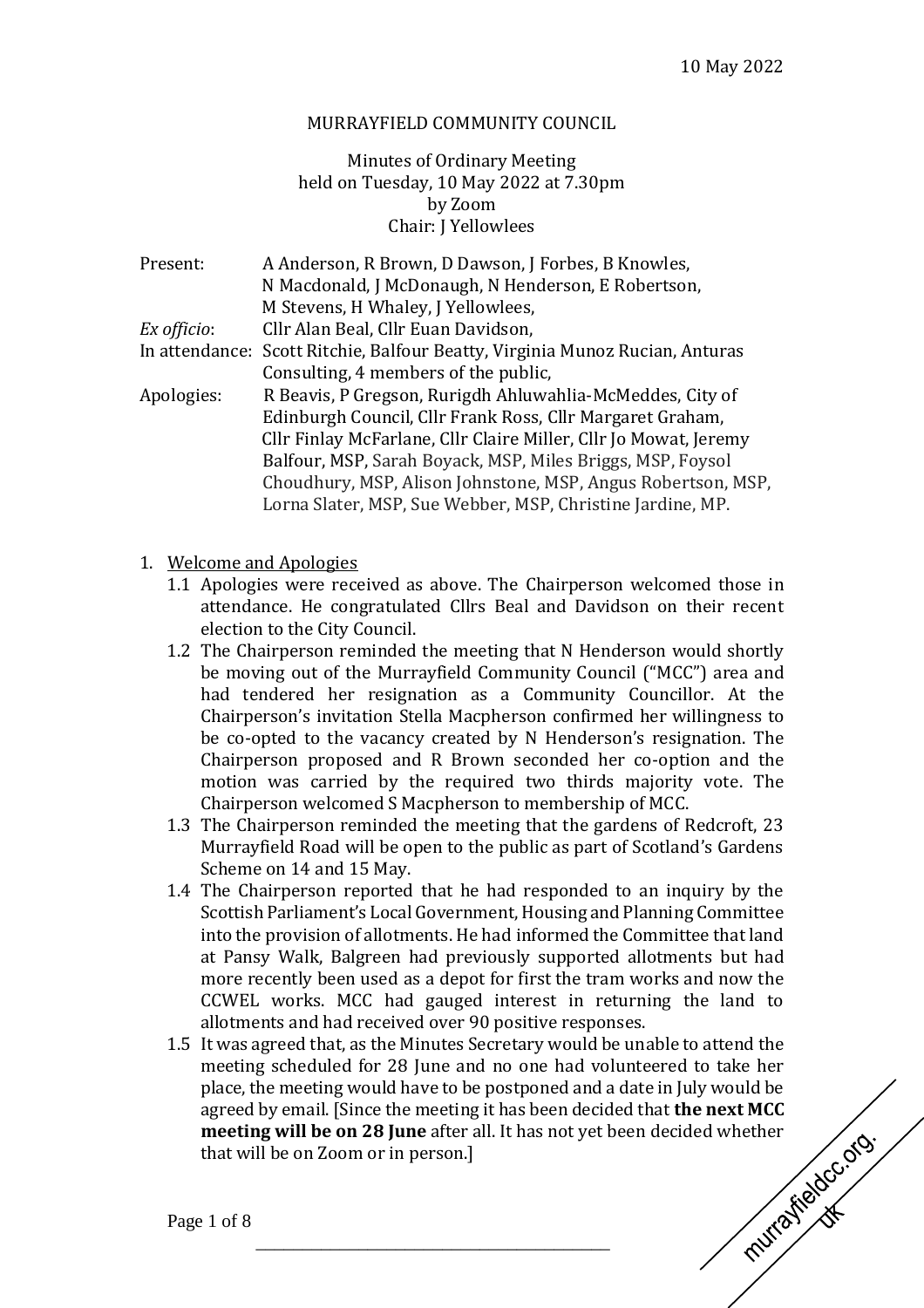- 1.6 The meeting discussed the return to face to face meetings in light of the fact that all restrictions on meetings in the Church hall have been lifted. It was agreed that J McDonaugh would put together a survey canvassing the views of the City and Community Councillors and the members of the public on MCC's contacts list as to whether face to face meetings, meetings on Zoom or a mixture of both are preferred. The suggestion was also made that face to face meetings could include a live Facebook feed which would enable members of the public to view the meeting online and submit questions in writing. It was agreed that the survey would include this option and that it would be put on MCC's website and Facebook page.
- 2. CCWEL

2.1 Rurigdh Ahluwahlia-McMeddes, City of Edinburgh Council, had tendered his apologies. Scott Ritchie, Balfour Beatty, and Virginia Munoz Rucian, Anturas Consulting, were in attendance. Prior to the meeting R Ahluwahlia-McMeddes had provided a report on the current position of the CCWEL works at Roseburn. The Chairperson read out the report, which H Whaley had posted on MCC's website, and summarised it as follows:-

- loading will be available on the south side of Roseburn Terrace from the week commencing 23 May 2022,
- most work on Roseburn Terrace will stop over the summer, restarting in September,
- the new loading and parking bay on Roseburn Terrace will remain in use throughout the rest of the works, including throughout autumn.

2.2 V Munoz Rucian explained that S Ritchie would show the meeting an updated map with the revised timetable for the remainder of the works. She reported as follows:-

(1) A new traffic management arrangement to take account of the closure of Roseburn Street had been put in place the previous day and there is now a temporary two-way traffic light in Roseburn Terrace which operates during the off peak hours of 9.30 am to 3.30 pm;

(2) The utilities works at the crossing in front of Tesco, which were due to be completed by 12 May, had been delayed by the discovery of underground power and fibre optic cables and the works would now take a few more days; (3) The following CCWEL led community engagement events are planned:-

(a) 21 May 2022, 10 am to 2 pm - a Doctor Bike event on the Old Colt Bridge at which a trained bike mechanic will carry out on-the-spot checks and minor bike repairs free of charge. There will be a Sustrans stall promoting active travel and the Police will also be invited to carry out bike marking.

(b) 16 June 2022, Clean Air Day – a cycle safety event focussing on safety around plant and heavy fleet vehicles at which members of the public will be able to sit in the cabin of such a vehicle and experience the blind spots. There will be active travel stalls providing cycle maps. Schools and other local groups will be invited.

Both of these events will be publicised on the CCWEL website and social media. 2.3 **S Ritchie** displayed a map showing the revised dates for the various sections of the CCWEL works at Roseburn and West Coates. He confirmed that the map will be distributed via letter drops and social media and **undert** sections of the CCWEL works at Roseburn and West Coates. He confirmed that the map will be distributed via letter drops and social media and **undertook to email a copy to the Minutes Secretary** for distribution with the Minutes.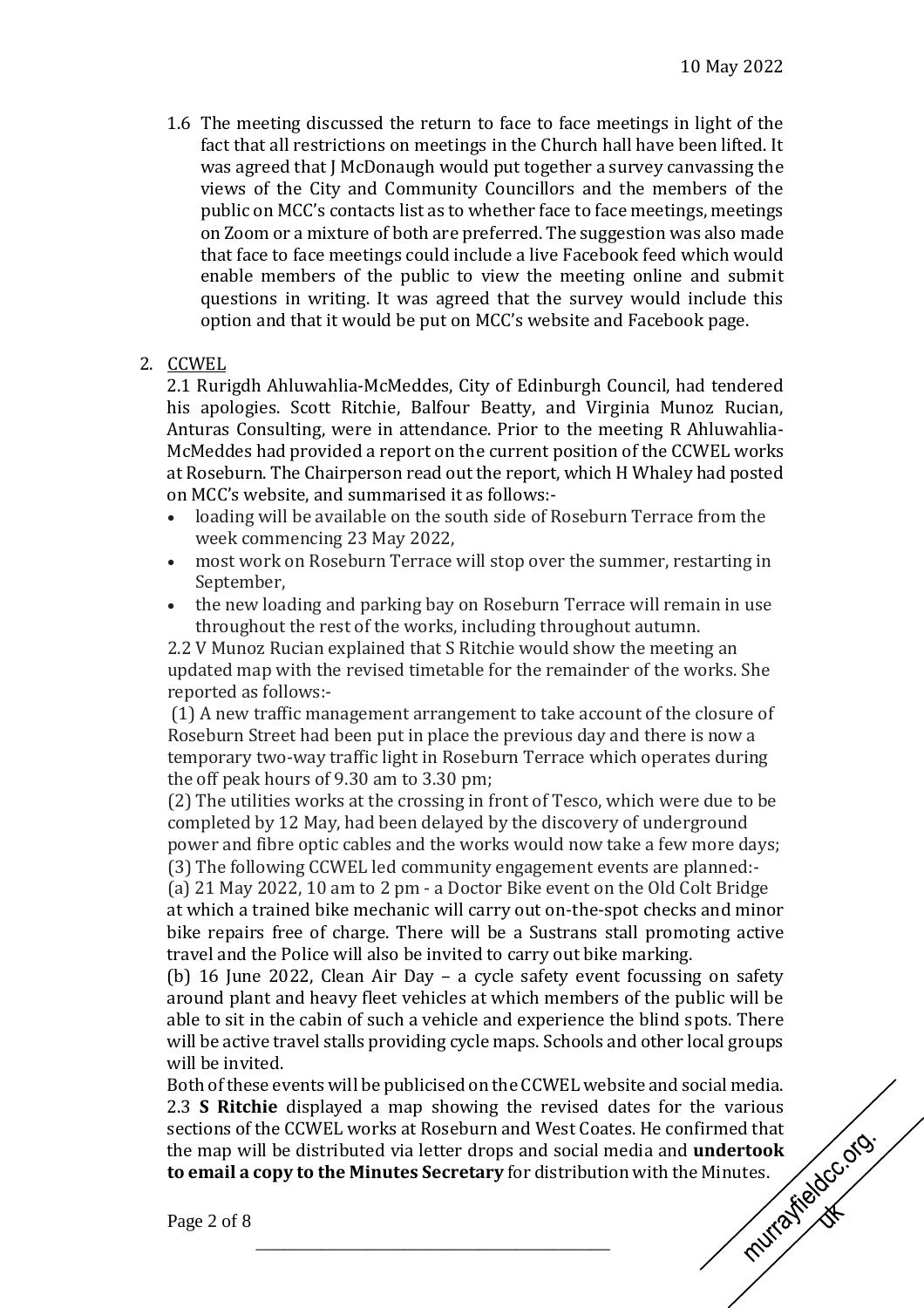He confirmed that the principal change is that the contractor will vacate the main section of Roseburn Terrace for the summer to allow normal trading to resume and will return to complete the works on the north side in the autumn. During the summer work will be carried out in Roseburn Street and Roseburn Gardens. Work will start on the north side of West Coates in the third week in May.

In answer to questions from the Chairperson S Ritchie confirmed that the road resurfacing will be carried out at off-peak times. The Roseburn and West Coates works and Rejuvenating Roseburn project are scheduled to be completed in February 2023. In addition to the pause during the summer there will also be an embargo on CCWEL works in the run up to Christmas to allow the shops to make the most of pre-Christmas trading.

In answer to a question from H Whaley S Ritchie confirmed that the right turn into Roseburn Street at Tesco would continue to be prohibited during the summer to avoid a repeat of the weeks which it took drivers to familiarise themselves with this restriction when first introduced. A number of those present expressed the view that there was no justification for preserving this prohibition while traffic management was removed from Roseburn Terrace.

Conversely, H Whaley suggested that removing the prohibition on the right turn into Roseburn Gardens during the summer could encourage the type of rat running which the CCWEL project is intended to prevent. S Ritchie said that the prohibition could be continued if that was what the local community would prefer.

M Stevens commented that the current traffic management arrangements have caused congestion in Balbirnie Place and there have been frequent displays of dangerous behaviour by drivers seeking to avoid the diversion.

**S Ritchie undertook to review the traffic management arrangements in consultation with the Council officers and feedback the result of their discussions.**

G Rendall complained that the Roseburn traders feel that there is insufficient communication from the contractor and the Council and that decisions which adversely affect their businesses are made without prior consultation.

S Ritchie replied that there are Balfour Beatty and Council staff on site at all times and if the traders have issues, they should raise them.

S Ritchie took up the suggestion by J McDonaugh that a weekly meeting between G Rendall and S Ritchie or one of his staff would help to resolve this problem. It was agreed that G Rendall would meet S Ritchie at 9 am on Monday mornings in the Balfour Beatty site office at Pansy Walk.

In response to a question from N Henderson G Rendall confirmed that he, as a Roseburn trader himself, is happy to represent the other traders and both receive input from them and feedback to them the results of his discussions with S Ritchie.

**S Ritchie** dealt with the following additional points as follows:-

- 1. "No Right Turn" into Murrayfield Gardens as a temporary measure he **will have the marking on the road repainted when his lining contractor is**  the CCWEL works.
- **available.** The road will be resurfaced and new signage put up as part of<br>the CCWEL works.<br>Stanhope Street works the current works, which are preparatory works<br>for the new pedestrian crossing, will take another couple o 2. Stanhope Street works – the current works, which are preparatory works for the new pedestrian crossing, will take another couple of weeks.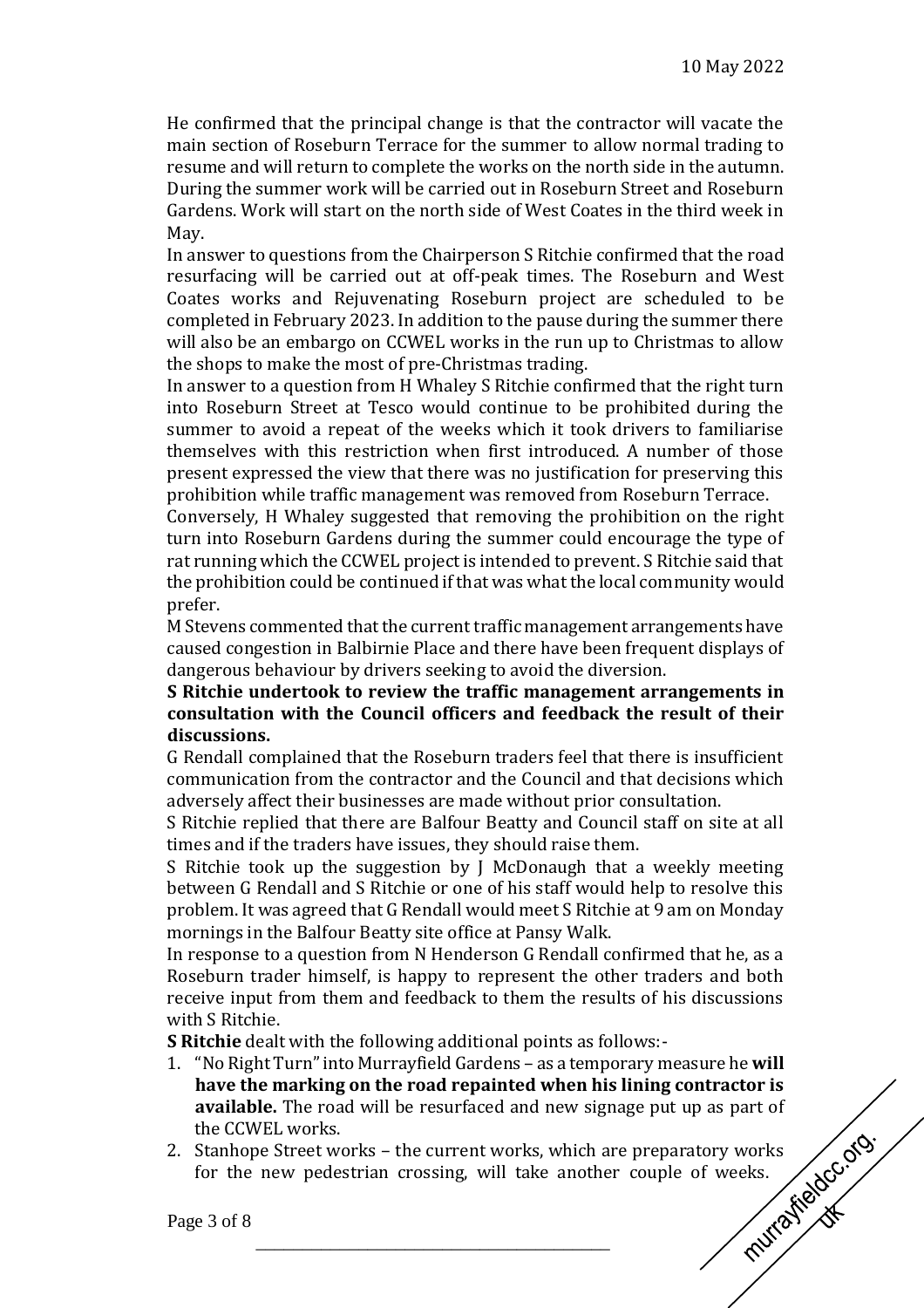Balfour Beatty will then move over to the north side of West Coates. The crossing will be installed in mid/late September 2022.

- 3. Temporary pedestrian crossing on Roseburn Terrace S Ritchie explained that the lengthy crossing time is the recommended length and shortening it would pose a risk to pedestrians from drivers nipping through the traffic lights.
- 4. Bus stop closed but bus tracker still active **S Ritchie will arrange for a bag to be put over the bus tracker and a larger "Out of use" sign put up.**
- 5. "Look right" sign at pedestrian crossing **S Ritchie will arrange for a sign to be fixed to the pole on the south side** so that pedestrians are reminded that the two-way traffic is no longer separated by a traffic island.

The Traffic Regulation Order which authorises the re-purposing of sections of road and pavement for the CCWEL comes into force on 26 May 2022.

3. Minutes of Ordinary Meeting held on 29 March 2022 and Matters Arising 3.1 City Fibre works – N Henderson confirmed that she had received no response from Paul Wakefield to her request that he attend the MCC meeting. Nor did anyone in the Council know who had spray painted the surface markings on Murrayfield Road.

3.2 Cones/parking restrictions on Corstorphine Road/Western Terrace – The resident of Western Terrace who had raised this issue was not at the meeting. **The Chairperson** explained to the new City Councillors that there is no obligation on a contractor to give local residents prior notice of temporary parking restrictions, in this case to enable the installation of utilities for the Tor development, but the City Councillors will receive notice of the Temporary Traffic Regulation Order ("TTRO") which will be required. He **undertook to forward his email correspondence with the Western Terrace resident to Cllrs Beal and Davidson and asked them to contact the resident when they receive the TTRO.**

3.3 D Dawson reported that he had met Hamish Ross, who looks after MCC's website, last week and now has the ability to post items on the website himself. He had understood that a representative of Saughtonhall Community Association ("SCA") was going to attend the MCC meeting, but there was no one present. D Dawson added that he wished to extend MCC's connections beyond SCA and was compiling a list of local organisations to contact. The Chairperson recommended contacting R Beavis, who had already begun a similar exercise. S Macpherson said that the Roseburn School Parent Partnership meets on the same evening as MCC and separating the two events would enable parents to attend MCC meetings.

3.4 Low Emission Zone – The Chairperson reminded the meeting that before the recent City Council elections it had been anticipated that the Council would introduce the proposed city centre Low Emission Zone. There was concern that this would lead to increased parking congestion and levels of air pollution in the immediately surrounding areas. Cllr Beal stated that the Liberal Democrats were in favour of extending the proposed area and had not changed<br>their position on that.<br>Page 4 of 8 their position on that.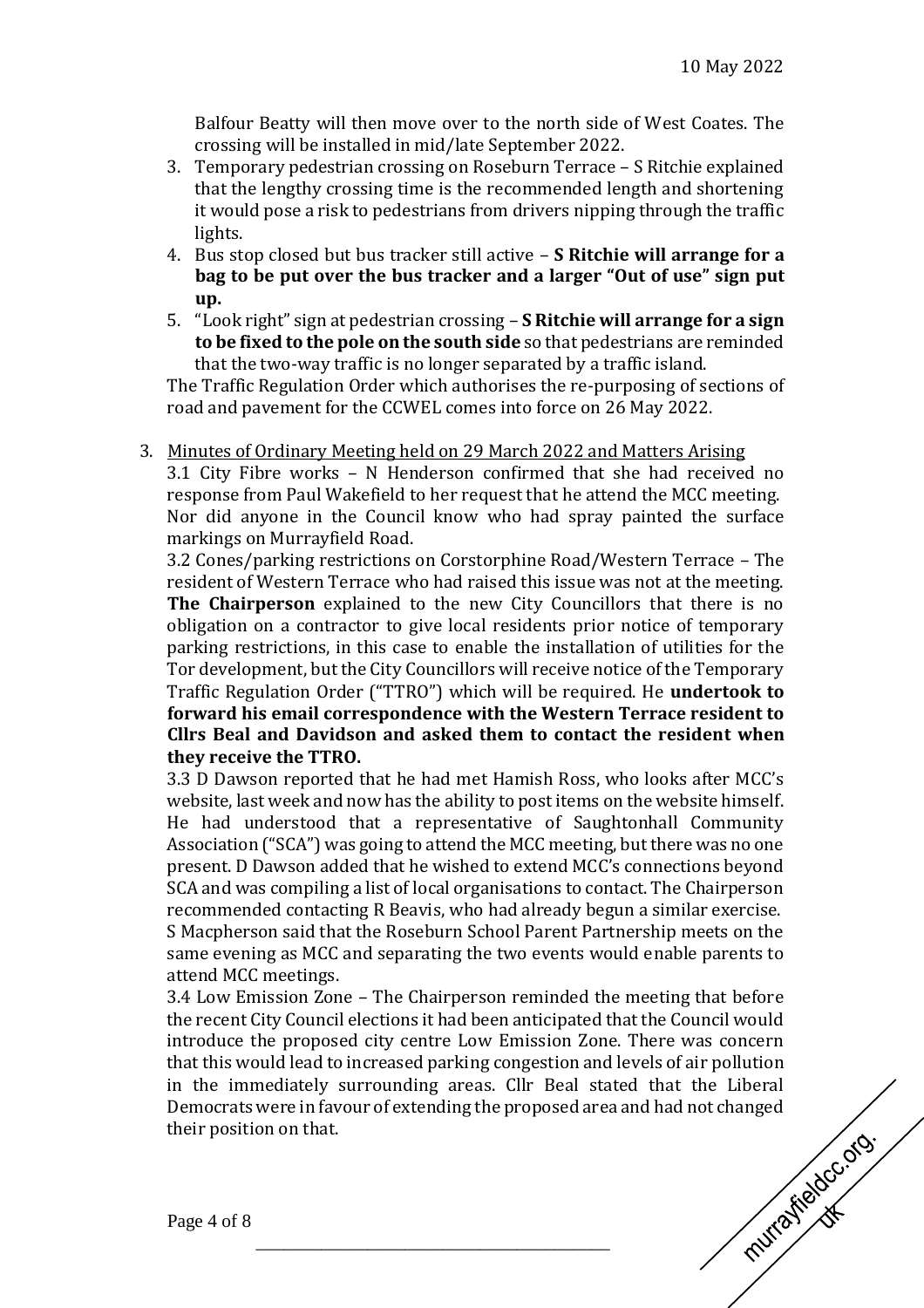3.5 Electric vehicle charging points - The Chairperson referred the meeting to the list which the Council had published of the locations where they plan to install electric vehicle charging points.

E Robertson was pleased to hear of this and was also in favour of extending the Low Emission Zone. She felt that more information about changing domestic supplies from gas to electric and the use of green hydrogen was needed and that the Council should be taking the lead in supporting these changes.

Cllr Beal advised that the introduction of green hydrogen is difficult at present. 3.6 Balgreen Tunnel – J Forbes reported that he had received an email from Helen Brockie of SCA explaining that she had been approached by a group of Balgreen residents who are keen to have the poor condition of this tunnel, which is the only pedestrian access at this location, improved. H Brockie had asked him to display a poster on the Western Corner noticeboard advertising this initiative. The group had been told by the Council that there was no proposal to carry out work here because of cutbacks. J Forbes thought that Network Rail might be responsible for maintenance of the tunnel.

D Dawson said that he was aware of the Balgreen residents' initiative and suggested inviting the group's leader to the next MCC meeting.

#### It was agreed that **J Forbes would pass Network Rail's telephone number on to the group and would copy in D Dawson.**

The Minutes were approved. Prop: J Yellowlees, Sec: D Dawson.

4. Ellersly/Kinellan Road safety

4.1 Speeding bin lorries - The Chairperson reported that he had not as yet received a reply from Gareth Barwell at the Council whom he had emailed about bin lorries speeding along Kinellan Road.

4.2 Use of dashcam footage as evidence in court – H Whaley had no further information on this.

4.3 Safety measures – R Cormie reported that he and J Forbes had been told by Andrew Easson at the Council that the Council will be looking at bringing forward new projects in the summer, rather than the spring, as previously advised. They both felt that they were no nearer to getting a commitment on the safety measures which they felt were ever more necessary. In reply to a question from Cllr Beal about the speed measuring devices on Ellersly Road R Cormie confirmed that the data from these from June 2021 had produced no progress and he felt that only a serious accident would make a difference.

## 5. Planning and Licensing

J Forbes reported as follows:-

5.1 Council consultation on the licensing of short term lets – He had submitted his personal response to this consultation expressing the view that licences should not be granted for properties which share a common main door and no temporary concessions should be made for events such as festivals and sports events. He asked whether MCC should also make a submission, the deadline for which is 10 June.

In reply to a question from J McDonaugh as to the extent of the problem in the local area J Forbes said that he was aware that there had been problems in<br>Page 5 of 8 local area I Forbes said that he was aware that there had been problems in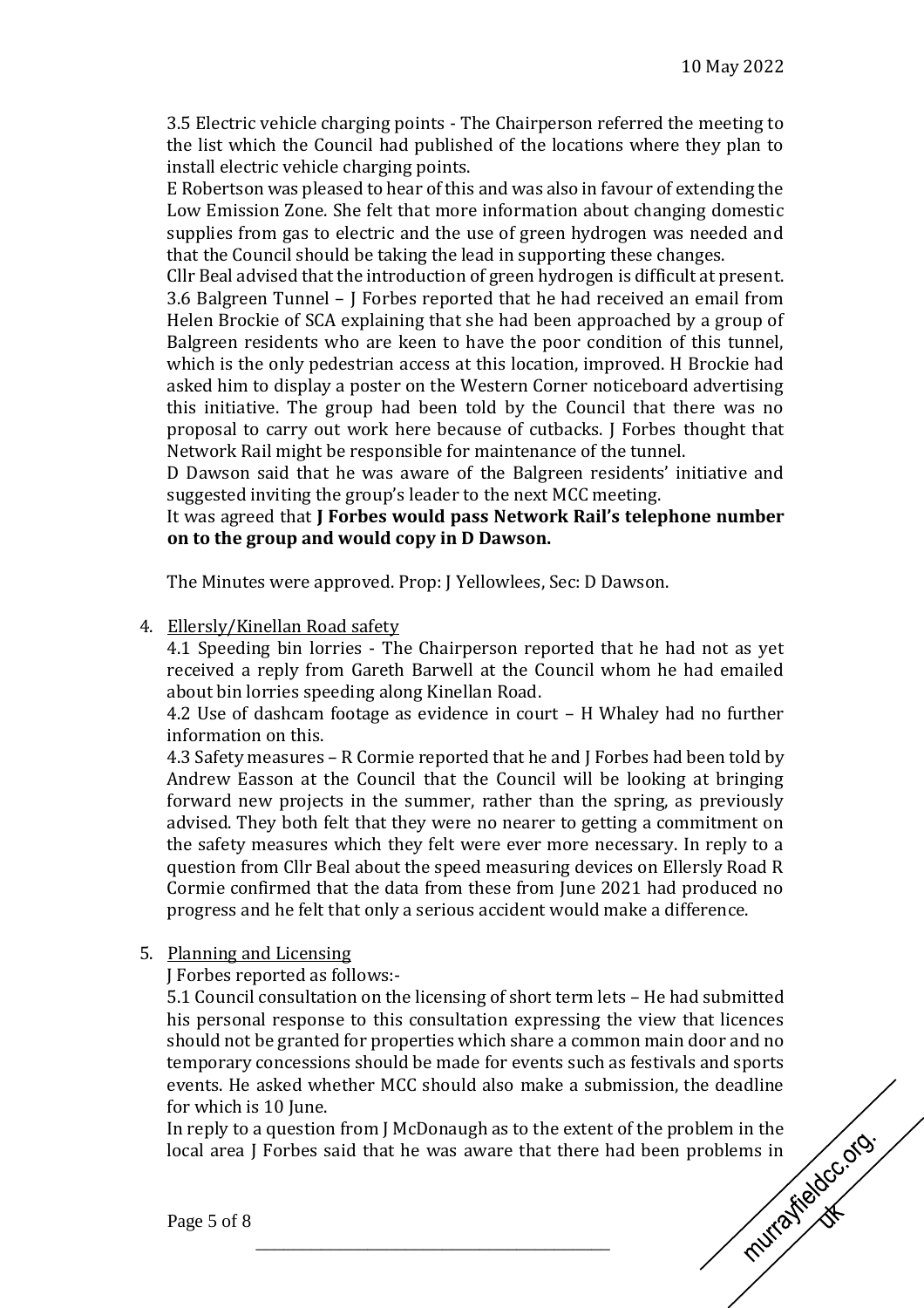Roseburn Maltings, Roseburn Place and his own block of flats in Kinellan Road. The Chairperson informed the meeting that the Cockburn Association was convening a special meeting of the Civic Forum to discuss this issue on 13 May. M Stevens made the point that the Council should publish a set of principles governing the grant or refusal of licences and should not determine applications on a case by case basis.

A member of the public asked for the issue of long term maintenance, which she felt the landlords of short term lets frequently ignore, to be raised.

#### It was agreed that **J Forbes would draft a submission for MCC's approval and the Chairperson would forward it to the Cockburn Association for their input.**

5.2 9 Kinellan Road - The planning application for a 14-home development on an ecologically sensitive site in the West Murrayfield Conservation Area is still "awaiting assessment" almost 7 months after submission. In addition to MCC's thirteen grounds for rejection, at least three promised documents were missing from the application: (1) detailed landscape strategy; (2) habitat survey (the "ecological walk-over" provided is not it); and (3) cross-sectional drawings. These and other deficiencies have not been corrected. MCC continues to hope that planning permission will be refused for such an inappropriate and damaging development.

5.3 9 and 11 Corstorphine Road - a new daylight assessment report has been submitted by the applicant. Edinburgh Design Guidance calls for the VSC (vertical sky component) of daylight entering windows of adjacent buildings following the proposed development to be "more than 27% or 0.8 of its former value". The new submission notes that the present VSC to the most affected window is 23.2% (perhaps due primarily to shading from the large commercial building currently housing a car showroom), and the proposed development will reduce that further to 22.5%. The "0.8" criterion is apparently met but not the "27%" one. It remains to be seen how the planning officer will view this submission.

5.4 37 Corstorphine Road - No decision by the Scottish Ministers on the proposed demolition and 20-flat development has yet been communicated. The Reporter's recommendation of several months ago is not known.

5.5 Trees – In his view Edinburgh's "Million Tree City" strategy is in tatters, as assault on trees in Conservation Areas continues unabated. In the short to medium term, preserving a single healthy mature tree has the carbon-capture value of an entire grove of newly planted saplings. Removal of damaged, diseased or dangerous trees is good arboricultural practice, if followed by appropriate replacement planting.

MCC complained last year that new planting of street trees was not planned in Murrayfield Avenue to replace those marked for removal and the many stumps remaining from previous years. Assurance was given (email Ruthe Davies to Lord Provost, 18 May 2021) that planting was planned under the Million Tree City initiative for winter 2021-2022. This has not happened. **B Knowles** explained that following a delay caused by the discovery of a number of steel and plastic gas pipes under Murrayfield Avenue she had been<br>assured that replacement planting would be carried out in winter 2022/23.<br>She **undertook to contact Paul Vine at the Council for an update.** assured that replacement planting would be carried out in winter 2022/23. She **undertook to contact Paul Vine at the Council for an update.**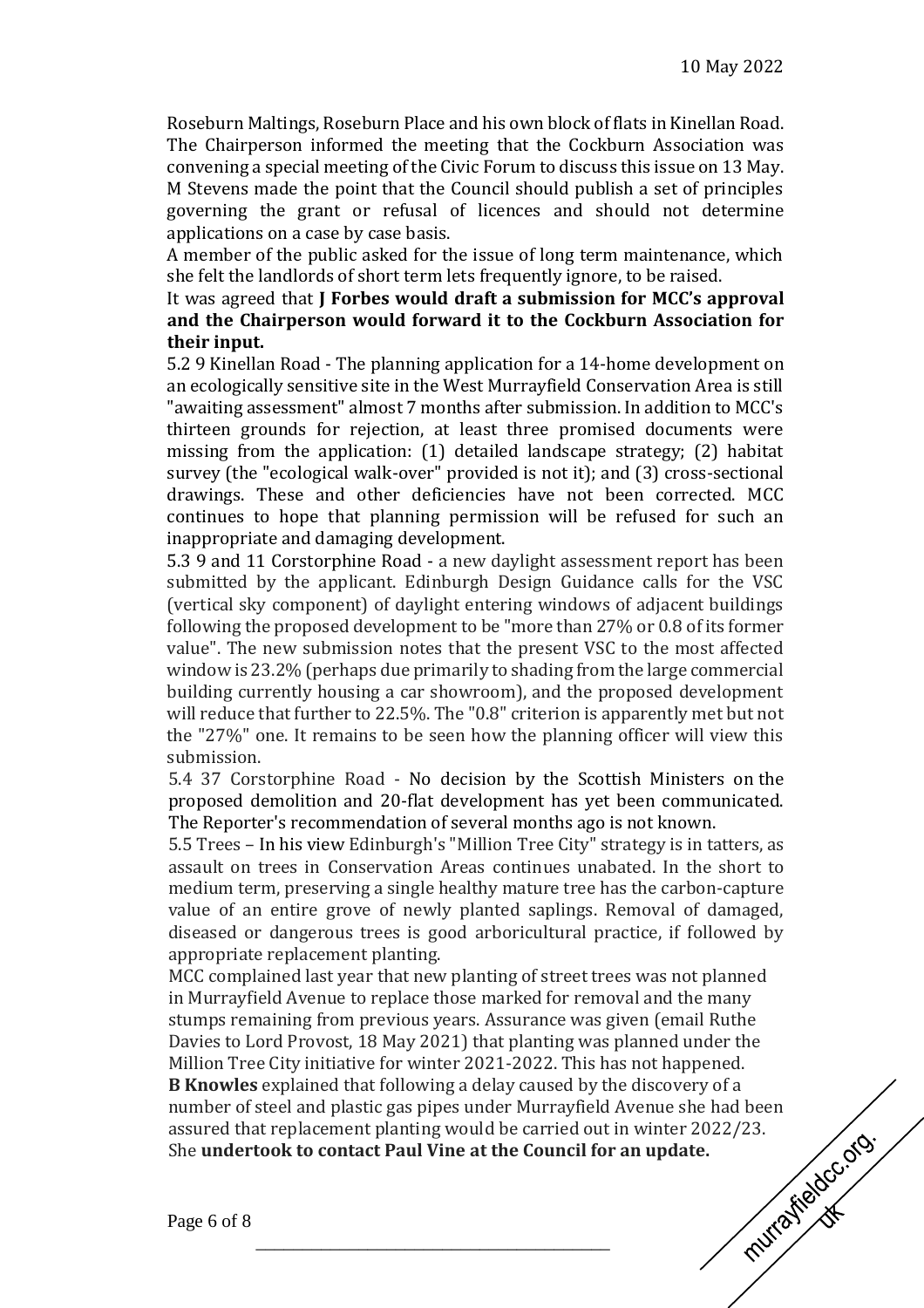6. Police Report

The Chairperson summarised the report which PC Sam Davison had emailed prior to the meeting as follows:-

6.1 The vehicle stolen during a house breaking in Riversdale Crescent had been recovered.

6.2 Operation Close pass, which is a cycle safety initiative intended to improve the relationship between drivers and cyclists, had been run twice on Ravelston Dykes and Roseburn Street alongside high profile speed monitoring. A total of 24 drivers were found to have passed the cyclist too close and received on-the-spot education. A number of drivers were also dealt with for speeding offences. This operation will continue to run throughout the year.

6.3 The Police are running their annual campaign to highlight fraud and scammers.

6.4 There has been a series of vandalisms to cars on Russell Road, windows have been smashed and glove boxes rummaged. Enquiries are ongoing. 6.5 The numbers of recorded crimes and calls for service for the period from 8 April to 8 May 2022 are up on the figures for the same period last year.

## 7. Friends of Roseburn Park ("FoRP") update

B Knowles reported as follows:-

7.1 Work started on the refurbishment of the old toilet block to a cafe on 3 May. It is a 14 week contract and it is likely to be mid-September before the cafe will be operational.

7.2 Repair to the artificial cricket pitch has been completed.

7.3 Work on three new cricket practice nets is underway and is due to be finished within the next couple of weeks.

7.4 An area on the main central embankment has been included in the Living Landscape project. There will be changes to the management of the embankment to create a wildflower meadow.

7.5 There will be a community celebration of the Queens Platinum Jubilee in the Park on Friday, 3 June.

7.6 There have been extensive tree works to a number of trees in the Park. Four ash trees have been felled due to Ash Dieback. A beech was lopped due to voids in the tree making it liable to drop branches at any time on people or the buildings at the Armoury. A whitebeam was felled due to old age. Replacement trees have been requested.

The Chairperson asked about the replacement of the trees along the bank of the Water of Leith beyond the Park. B Knowles explained that any new trees would require regular watering after planting. The meeting discussed how the local community could be involved in this. It was agreed that **B Knowles would email details to D Dawson, who would contact SCA and look at other ways to involve local residents.**

The Chairperson reported that Carol Marr is the Council's new Development<br>
Officer in the North West locality and has a supporting role for Western<br>
Neighbourhood Network and administration of Community Grant Funding<br>
appl Officer in the North West locality and has a supporting role for Western Neighbourhood Network and administration of Community Grant Funding applications. P Gregson had already introduced himself as the person who makes funding applications on behalf of FoRP.

\_\_\_\_\_\_\_\_\_\_\_\_\_\_\_\_\_\_\_\_\_\_\_\_\_\_\_\_\_\_\_\_\_\_\_\_\_\_

Page 7 of 8